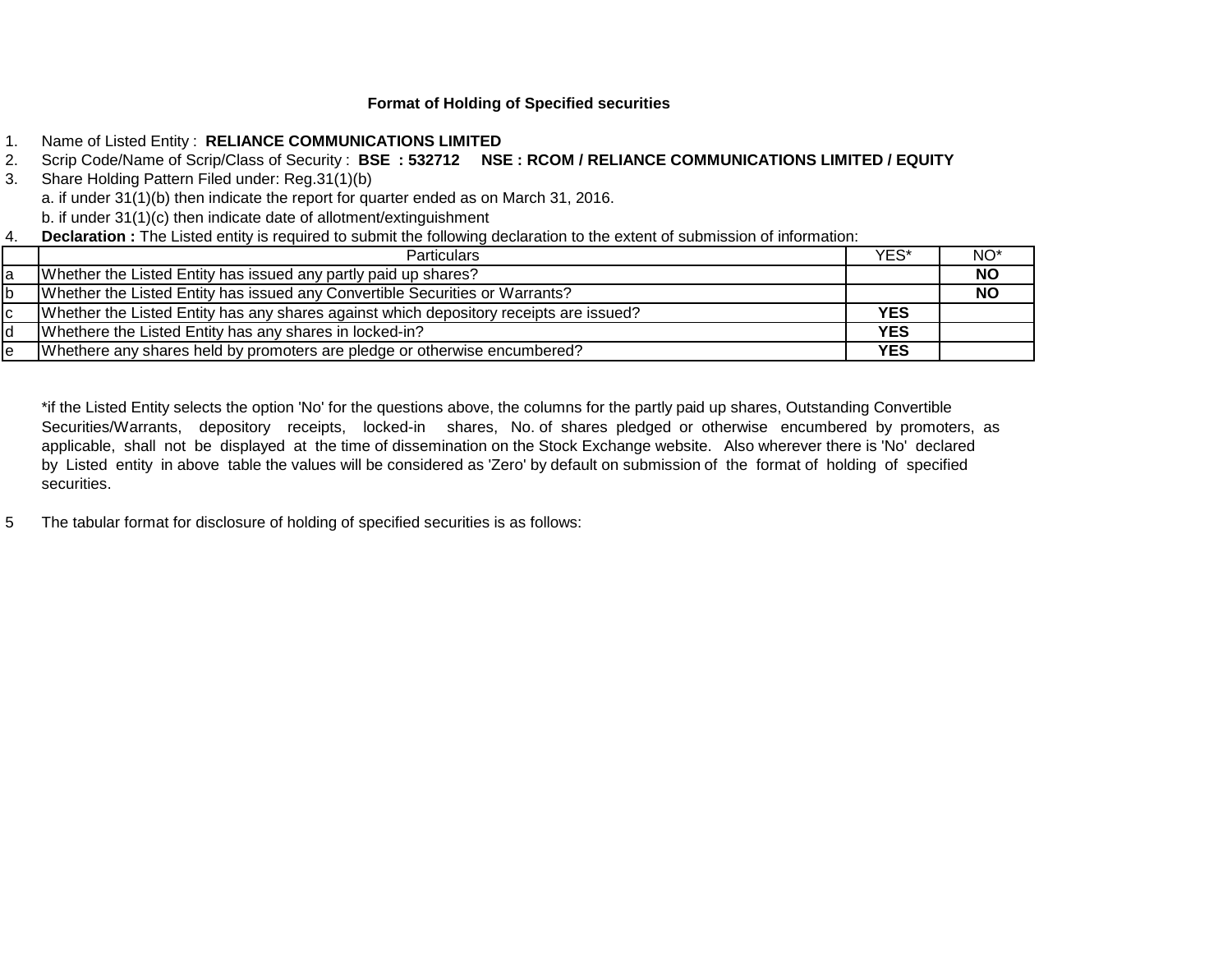# **Table I - Summary Statement holding of specified securities**

| Categ<br>ory          | <b>Category of</b><br>Shareholder |              | No. of<br>Share-<br>holders | No. of fully<br>paid up<br>equity shares<br>held | No. of<br>Partly<br>paid-up<br>equity | No. of<br><b>Shares</b><br><b>Underlying</b><br>Depository | <b>Shares Held</b>                              | as a % of<br>total no of<br>shares  | securities          |                           | Total Nos. of Shareholding Number of Voting Rights held in each class of |                              | No. of Shares<br>Underlying<br>Outstanding<br>converttible<br>securities | Shareholding, Number of Locked in Number of Shares<br>as a %<br>assuming full<br>conversion of | <b>Shares</b> |                                                 | pledged or otherwise<br>encumbered<br>No. (a) | Number of<br>equity shares<br>held in<br>dematerialized<br>form |            |  |
|-----------------------|-----------------------------------|--------------|-----------------------------|--------------------------------------------------|---------------------------------------|------------------------------------------------------------|-------------------------------------------------|-------------------------------------|---------------------|---------------------------|--------------------------------------------------------------------------|------------------------------|--------------------------------------------------------------------------|------------------------------------------------------------------------------------------------|---------------|-------------------------------------------------|-----------------------------------------------|-----------------------------------------------------------------|------------|--|
|                       |                                   |              |                             |                                                  | shares<br>held                        | Receipts                                                   |                                                 | (Calculated<br>as per SCRR<br>1957) | No of Voting Rights |                           |                                                                          | Total as a %<br>of $(A+B+C)$ | (Including<br><b>Warrants</b> )                                          | convertible<br>Securities (as<br>a percentage<br>of diluted                                    | No. (a)       | As a %<br>of total<br><b>Shares</b><br>held (b) |                                               | As a %<br>of total<br><b>Shares</b><br>held (b)                 |            |  |
|                       |                                   |              |                             |                                                  |                                       |                                                            |                                                 |                                     | Class:<br>Equity    | Class: Total<br><b>NA</b> |                                                                          |                              |                                                                          | share capital)                                                                                 |               |                                                 |                                               |                                                                 |            |  |
| $($ f                 | (11)                              |              | (III)                       | (IV)                                             | (V)                                   | (VI)                                                       | $(VIII) = (IV) + (VIII) As a %$<br>$(V) + (VI)$ | of $(A+B+C2)$                       |                     |                           | (IX)                                                                     |                              | (X)                                                                      | $(XI) = (VII) + (X)$<br>As a<br>$\%$<br>of<br>$(A+B+C2)$                                       | (XII)         |                                                 | (XIII)                                        |                                                                 | (XIV)      |  |
| (A)                   | Promoter<br>Group                 | & Promoter   | 13                          | 1464696844                                       |                                       |                                                            | 1464696844                                      | 59.10                               | 1464696844          |                           | 1464696844                                                               | 58.85                        |                                                                          | 59.10                                                                                          | 86666667      | 5.92                                            | 434879001                                     | 29.69                                                           | 1464696844 |  |
| $\overline{B}$<br>(C) | Public<br>Non<br>Public           | Promoter-Non | 1626525                     | 992212048                                        |                                       |                                                            | 992212048                                       | 40.04                               | 992212048           |                           | 992212048                                                                | 39.86                        |                                                                          | 40.04                                                                                          |               | 0.00                                            | <b>NA</b>                                     | <b>NA</b>                                                       | 955115715  |  |
| (C1)                  | Shares underlying DRs             |              |                             | 10791853                                         |                                       |                                                            | 10791853                                        | <b>NA</b>                           | 10791853            |                           | 10791853                                                                 | 0.43                         |                                                                          | <b>NA</b>                                                                                      |               | 0.00                                            | <b>NA</b>                                     | <b>NA</b>                                                       | 10791853   |  |
| (C2)                  | Shares<br><b>Employees Trusts</b> | held<br>hv   |                             | 21279000                                         |                                       |                                                            | 21279000                                        | 0.86                                | 21279000            |                           | 21279000                                                                 | 0.85                         |                                                                          | 0.86                                                                                           |               | 0.00                                            | <b>NA</b>                                     | <b>NA</b>                                                       | 21279000   |  |
|                       | Total:                            |              | 1626540                     | 2488979745                                       |                                       |                                                            | 2488979745                                      |                                     | 100.00 2488979745   |                           | 2488979745                                                               | 100.00                       |                                                                          | 100.00                                                                                         | 86666667      | 3.48                                            | 434879001                                     | 17.47                                                           | 2451883412 |  |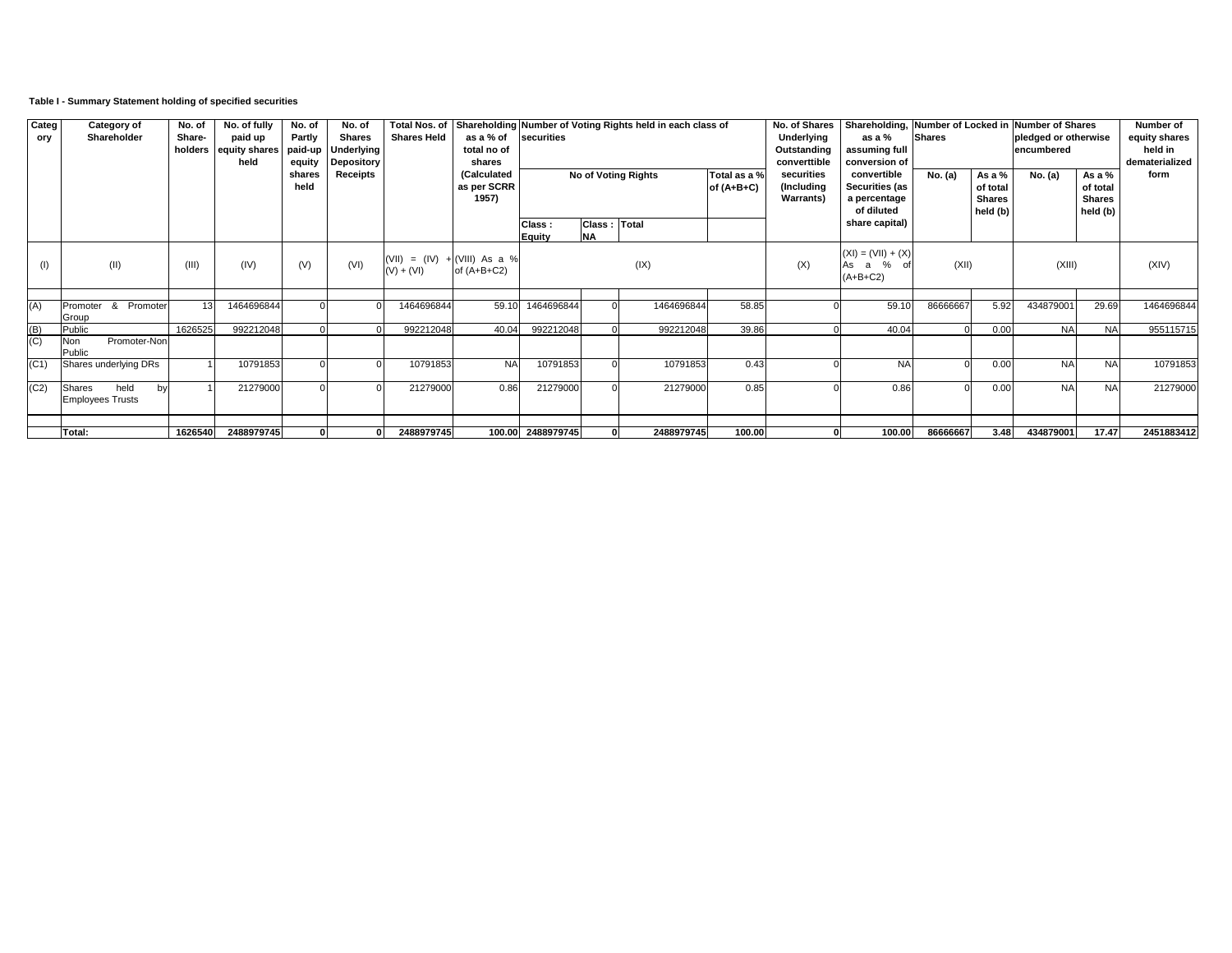## **Table II - Statement showing shareholding pattern of the Promoter and Promoter Group**

| Category | Category & Name of the<br>Shareholder                                                              | <b>PAN</b> | No. of<br>Share-<br>holders | No. of fully<br>paid up equity<br>shares held | Partly<br>paid-up<br>equity<br>shares<br>held | No. of<br><b>Shares</b><br><b>Underlying</b><br><b>Depository</b><br><b>Receipts</b> | <b>Shares Held</b>    | Total No. of Shareholding % Number of Voting Rights held in each class of<br><b>Calculated as</b><br>per SCRR 1957)<br>As a % of<br>$(A+B+C2)$ |                         | No. of Voting Rights |                       | Total as a<br>% of total<br>voting<br>rights | No. of Shares<br>Underlying<br>Outstanding<br>converttible<br>securities<br>(Including | Shareholding, as Number of Locked in<br>a % assuming<br>full conversion<br>of convertible<br>Securities (as a<br>percentage of | $\overline{No}.$ (a) | As a % of<br>total<br><b>Shares</b><br>held (b) | Number of Shares<br>No. (a) | As a %<br>of total<br><b>Shares</b><br>held (b) | Number of<br>equity shares<br>held in<br>dematerialized<br>form |
|----------|----------------------------------------------------------------------------------------------------|------------|-----------------------------|-----------------------------------------------|-----------------------------------------------|--------------------------------------------------------------------------------------|-----------------------|------------------------------------------------------------------------------------------------------------------------------------------------|-------------------------|----------------------|-----------------------|----------------------------------------------|----------------------------------------------------------------------------------------|--------------------------------------------------------------------------------------------------------------------------------|----------------------|-------------------------------------------------|-----------------------------|-------------------------------------------------|-----------------------------------------------------------------|
|          |                                                                                                    |            |                             |                                               |                                               |                                                                                      |                       |                                                                                                                                                | Class:<br><b>Equity</b> | Class:<br><b>NA</b>  | Total                 |                                              | <b>Warrants)</b>                                                                       | diluted share<br>capital)                                                                                                      |                      |                                                 |                             |                                                 |                                                                 |
|          | 81(1)(b) then indicate the report for quarter ende                                                 | (II)       | (III)                       | (IV)                                          | (V)                                           | (VI)                                                                                 | (VII)<br>$(IV+V+VI)$  | (VIII)                                                                                                                                         |                         |                      | (IX)                  |                                              | (X)                                                                                    | $(XI) = (VII) + (X)$<br>As a % of<br>$(A+B+C2)$                                                                                | (XII)                |                                                 | (XIII)                      |                                                 | (XIV)                                                           |
|          | Indian                                                                                             |            |                             |                                               |                                               |                                                                                      |                       |                                                                                                                                                |                         |                      |                       |                                              |                                                                                        |                                                                                                                                |                      |                                                 |                             |                                                 |                                                                 |
| (a)      | Individuals/Hindu<br>undivided                                                                     |            |                             |                                               |                                               |                                                                                      |                       |                                                                                                                                                |                         |                      |                       |                                              |                                                                                        |                                                                                                                                |                      |                                                 |                             |                                                 |                                                                 |
|          | Family<br>Anil D. Ambani                                                                           |            |                             | 1859171                                       |                                               |                                                                                      | 1859171               | 0.08                                                                                                                                           | 1859171                 |                      | 1859171               | 0.07                                         |                                                                                        | 0.08                                                                                                                           |                      |                                                 |                             |                                                 | 1859171                                                         |
|          | Jai Anshul A Ambani                                                                                |            |                             | 100                                           |                                               |                                                                                      | 100                   | 0.00                                                                                                                                           | 100                     |                      | 100                   | 0.00                                         |                                                                                        | 0.00                                                                                                                           |                      |                                                 |                             |                                                 | 100                                                             |
|          | Jaianmol A. Ambani                                                                                 |            |                             | 1669759                                       |                                               |                                                                                      | 1669759               | 0.07                                                                                                                                           | 1669759                 |                      | 1669759               | 0.07                                         |                                                                                        | 0.07                                                                                                                           |                      |                                                 |                             |                                                 | 1669759                                                         |
|          | Kokila D Ambani                                                                                    |            |                             | 4665847                                       |                                               |                                                                                      | 4665847               | 0.19                                                                                                                                           | 4665847                 |                      | 4665847               | 0.19                                         |                                                                                        | 0.19                                                                                                                           |                      |                                                 |                             |                                                 | 4665847                                                         |
|          | Tina A Ambani                                                                                      |            |                             | 1650832                                       |                                               |                                                                                      | 1650832               | 0.07                                                                                                                                           | 1650832                 |                      | 1650832               | 0.07                                         |                                                                                        | 0.07                                                                                                                           |                      |                                                 |                             |                                                 | 1650832                                                         |
| (b)      | State<br>Government/<br>Central<br>Government(s)                                                   |            |                             |                                               |                                               |                                                                                      |                       | 0.00                                                                                                                                           |                         |                      |                       | 0.00                                         |                                                                                        | 0.00                                                                                                                           | $\Omega$             |                                                 |                             |                                                 | $\Omega$                                                        |
|          | <b>Financial Institutions/Banks</b>                                                                |            |                             |                                               |                                               |                                                                                      |                       | 0.00                                                                                                                                           |                         |                      |                       | 0.00                                         |                                                                                        | 0.00                                                                                                                           |                      |                                                 |                             |                                                 |                                                                 |
|          | Anv Other                                                                                          |            |                             |                                               |                                               |                                                                                      |                       |                                                                                                                                                |                         |                      |                       |                                              |                                                                                        |                                                                                                                                |                      |                                                 |                             |                                                 |                                                                 |
|          | Reliance Capital Limited                                                                           |            |                             | 29695295                                      |                                               |                                                                                      | 29695295              | 1.20                                                                                                                                           | 29695295                |                      | 29695295              | 1.19                                         |                                                                                        | 1.20                                                                                                                           |                      |                                                 |                             |                                                 | 29695295                                                        |
|          | Reliance<br>Communications<br><b>Enterprises Private Limited</b>                                   |            |                             | 723110172                                     |                                               |                                                                                      | 723110172             | 29.18                                                                                                                                          | 723110172               |                      | 723110172             | 29.05                                        |                                                                                        | 29.18                                                                                                                          | $\Omega$             |                                                 | 422500000                   | 58.43                                           | 723110172                                                       |
|          | Reliance<br>Innoventures<br>Private<br>Limited                                                     |            |                             | 12379001                                      |                                               |                                                                                      | 12379001              | 0.50                                                                                                                                           | 12379001                |                      | 12379001              | 0.50                                         |                                                                                        | 0.50                                                                                                                           | $\Omega$             |                                                 | 12379001                    | 100.00                                          | 12379001                                                        |
|          | Reliance Ornatus Enterprises And<br>/entures Private Limited<br>Infrainvest<br>Telecom<br>Reliance |            |                             | 300000000<br>86666667                         |                                               |                                                                                      | 300000000<br>86666667 | 12.1<br>3.50                                                                                                                                   | 300000000<br>86666667   |                      | 300000000<br>86666667 | 12.05<br>3.48                                |                                                                                        | 12.11<br>3.50                                                                                                                  | 86666667             | 5.92                                            |                             |                                                 | 300000000<br>86666667                                           |
|          | Private Limited                                                                                    |            |                             |                                               |                                               |                                                                                      |                       |                                                                                                                                                |                         |                      |                       |                                              |                                                                                        |                                                                                                                                |                      |                                                 |                             |                                                 |                                                                 |
|          | Reliance Wind Turbine Installators<br><b>Industries Private Limited</b>                            |            |                             | 300000000                                     | $\Omega$                                      |                                                                                      | 300000000             | 12.11                                                                                                                                          | 300000000               |                      | 300000000             | 12.05                                        |                                                                                        | 12.11                                                                                                                          | $\Omega$             |                                                 |                             |                                                 | 300000000                                                       |
|          | Shreeji Comtrade LLP                                                                               |            |                             | 1500000                                       |                                               |                                                                                      | 1500000               | 0.06                                                                                                                                           | 1500000                 |                      | 1500000               | 0.06                                         |                                                                                        | 0.06                                                                                                                           |                      |                                                 |                             |                                                 | 1500000                                                         |
|          | Shrikrishna Tradecom LLP                                                                           |            |                             | 1500000                                       |                                               |                                                                                      | 1500000               | 0.06                                                                                                                                           | 1500000                 |                      | 1500000               | 0.06                                         |                                                                                        | 0.06                                                                                                                           |                      |                                                 |                             |                                                 | 1500000                                                         |
|          | Sub-Total (A)(1)                                                                                   |            | 13                          | 1464696844                                    |                                               |                                                                                      | 1464696844            | 59.10                                                                                                                                          | 1464696844              |                      | 1464696844            | 58.85                                        |                                                                                        | 59.10<br>n١                                                                                                                    | 86666667             | 5.92                                            | 434879001                   | 29.69                                           | 1464696844                                                      |
| (2)      | Foreign                                                                                            |            |                             |                                               |                                               |                                                                                      |                       |                                                                                                                                                |                         |                      |                       |                                              |                                                                                        |                                                                                                                                |                      |                                                 |                             |                                                 |                                                                 |
|          | (Non-Resident<br>Individuals<br>Individuals/ Foreign Individuals                                   |            |                             |                                               |                                               |                                                                                      |                       | 0.00                                                                                                                                           |                         |                      |                       | 0.00                                         |                                                                                        | 0.00                                                                                                                           |                      | 0.00                                            |                             | 0.00                                            |                                                                 |
|          | Government                                                                                         |            |                             |                                               |                                               |                                                                                      |                       | 0.00                                                                                                                                           |                         |                      |                       | 0.00                                         |                                                                                        | 0.00                                                                                                                           |                      | 0.00                                            |                             | 0.00                                            |                                                                 |
|          | Institutions                                                                                       |            |                             |                                               |                                               |                                                                                      |                       | 0.00                                                                                                                                           |                         |                      |                       | 0.00                                         |                                                                                        | 0.00                                                                                                                           |                      | 0.00                                            |                             | 0.00                                            |                                                                 |
|          | Foreign Portfolio Investor                                                                         |            |                             |                                               |                                               |                                                                                      |                       | 0.00                                                                                                                                           |                         |                      |                       | 0.00                                         |                                                                                        | 0.00                                                                                                                           |                      | 0.00                                            |                             | 0.00                                            |                                                                 |
|          | Any Other                                                                                          |            |                             |                                               |                                               |                                                                                      |                       | 0.00                                                                                                                                           |                         |                      |                       | 0.00                                         |                                                                                        | 0.00                                                                                                                           |                      | 0.00                                            |                             | 0.00                                            |                                                                 |
|          |                                                                                                    |            |                             |                                               |                                               |                                                                                      |                       | 0.00                                                                                                                                           |                         |                      |                       | 0.00                                         |                                                                                        | 0.00                                                                                                                           |                      | 0.00                                            |                             | 0.00                                            | 0.00                                                            |
|          | Sub-Total (A)(2)<br><b>Total Shareholding of Promoter</b>                                          |            | -13                         | 1464696844                                    |                                               |                                                                                      | 1464696844            | 59.10                                                                                                                                          | 1464696844              |                      | 1464696844            | 58.85                                        |                                                                                        | 59.10                                                                                                                          | 86666667             | 5.92                                            | 434879001                   | 29.69                                           | 1464696844                                                      |
|          | Group<br>and<br>Promoter<br>$(A)=(A)(1)+(A)(2)$                                                    |            |                             |                                               |                                               |                                                                                      |                       |                                                                                                                                                |                         |                      |                       |                                              |                                                                                        |                                                                                                                                |                      |                                                 |                             |                                                 |                                                                 |

Details of shares which remain unclaimed may be given here alongwith details such as number of shareholders outstanding shares held in demat/ unclaimed suspense account, voting which are frozen etc.

#### **Note:**

1. PAN would not be displayed on website of stock Exchange(s).<br>2. The term "Encumbrance" has the same meaning as assigned under regulation 28(3) of SEBI (Substantial Acquisition of shares and Takeovers) Regulations, 2011.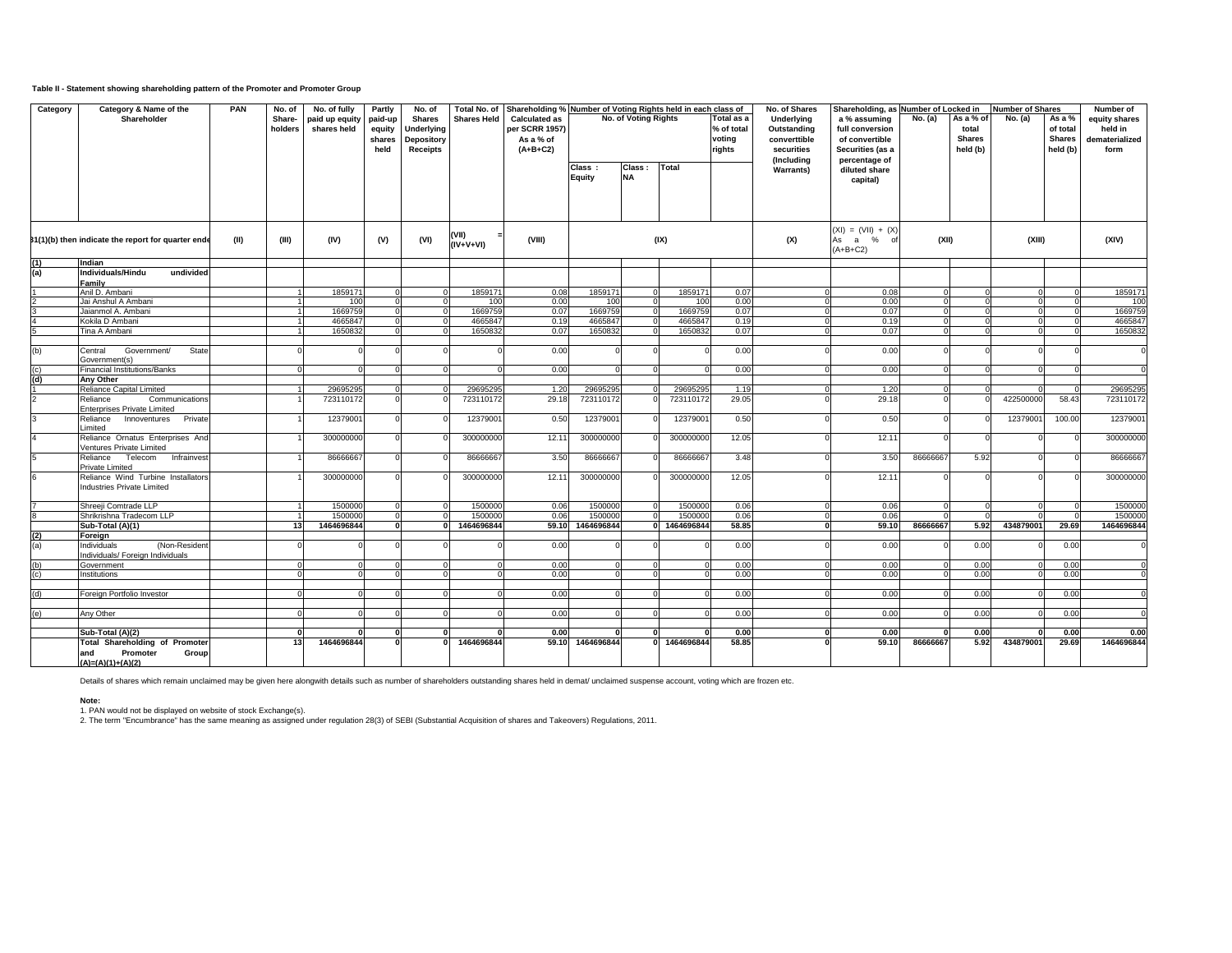### **Table III - Statement showing shareholding pattern of the Public shareholder**

| Catego | Category & Name of the Shareholder                                          | <b>PAN</b> | No. of  | No. of fully          | Partly       | No. of          | Total No. of         |                   |           |                | Shareholdi Number of Voting Rights held in each class |                 | No. of Shares     | Total Shareholding, Number of Locked in Shares |         |              |           | <b>Number of Shares pledged</b> | <b>Number of equity</b> |
|--------|-----------------------------------------------------------------------------|------------|---------|-----------------------|--------------|-----------------|----------------------|-------------------|-----------|----------------|-------------------------------------------------------|-----------------|-------------------|------------------------------------------------|---------|--------------|-----------|---------------------------------|-------------------------|
| ry     |                                                                             |            | Share-  | paid up               | paid-up      | <b>Shares</b>   | <b>Shares Held</b>   | na %              |           |                | <b>No. of Voting Rights</b>                           | <b>Total as</b> | <b>Underlying</b> | as a % assuming                                | No. (a) | As a % of    | No. (Not  | As a % of total                 | shares held in          |
|        |                                                                             |            |         | holders equity shares | equity       | Underlying      |                      | calculated Class: |           | Class: Total   |                                                       | a % of          | Outstanding       | full conversion of                             |         | total Shares |           | applicable Shares held (not     | dematerialized          |
|        |                                                                             |            |         | held                  | shares       | Depository      |                      | as per            | Equity    | <b>NA</b>      |                                                       | Total           | converttible      | convertible                                    |         | held (b)     | (a)       | applicable) (b)                 | form                    |
|        |                                                                             |            |         |                       | held         | <b>Receipts</b> |                      | <b>SCRR</b>       |           |                |                                                       | voting          | securities        | Securities (as a                               |         |              |           |                                 |                         |
|        |                                                                             |            |         |                       |              |                 |                      | 1957 As a         |           |                |                                                       | rights          | (Including        | percentage of                                  |         |              |           |                                 |                         |
|        |                                                                             |            |         |                       |              |                 |                      | % of              |           |                |                                                       |                 | <b>Warrants)</b>  | diluted share                                  |         |              |           |                                 |                         |
|        |                                                                             |            |         |                       |              |                 |                      |                   |           |                |                                                       |                 |                   |                                                |         |              |           |                                 |                         |
|        |                                                                             |            |         |                       |              |                 |                      | $(A+B+C2)$        |           |                |                                                       |                 |                   | capital)                                       |         |              |           |                                 |                         |
|        | (1)(b) then indicate the report for quarter ended a                         | (II)       | (III)   | (IV)                  | (V)          | (VI)            | (VII)<br>$(IV+V+VI)$ | (VIII)            |           |                | (IX)                                                  |                 | (X)               | $(XI) = (VII) + (X) As a$<br>% of (A+B+C2)     |         | (XII)        |           | (XIII)                          | (XIV)                   |
|        | <b>Institutions</b>                                                         |            |         |                       |              |                 |                      |                   |           |                |                                                       |                 |                   |                                                |         |              |           |                                 |                         |
|        | <b>Mutual Funds</b>                                                         |            | 155     | 40270260              |              |                 | 40270260             | 1.62              | 40270260  | $\Omega$       | 40270260                                              | 1.62            |                   | 1.62                                           |         | 0.00         | <b>NA</b> | <b>NA</b>                       | 39892499                |
|        | Venture Capital Funds                                                       |            |         |                       |              |                 |                      | 0.00              |           | $\overline{0}$ |                                                       | 0.00            |                   | 0.00                                           |         | 0.00         | <b>NA</b> | <b>NA</b>                       |                         |
|        | Alternate Investment Funds                                                  |            |         |                       |              |                 |                      | 0.00              |           | $\Omega$       |                                                       | 0.00            |                   | 0.00                                           |         | 0.00         | <b>NA</b> | <b>NA</b>                       |                         |
|        | Foreign Venture Capital Investors                                           |            |         |                       |              |                 |                      | 0.00              |           | $\Omega$       |                                                       | 0.00            |                   | 0.00                                           |         | 0.00         | <b>NA</b> | <b>NA</b>                       |                         |
|        | <b>Foreign Portfolio Investors</b>                                          |            | 175     | 230303559             | $\Omega$     |                 | 230303559            | 9.29              | 230303559 | $\Omega$       | 230303559                                             | 9.25            | $\Omega$          | 9.29                                           |         | 0.00         | <b>NA</b> | <b>NA</b>                       | 230303559               |
|        | CLSA GLOBAL MARKETS PTE. LTD.                                               |            |         | 42285000              |              |                 | 42285000             | 1.71              | 42285000  | $\Omega$       | 42285000                                              | 1.70            |                   | 1.71                                           |         | 0.00         | <b>NA</b> | <b>NA</b>                       | 4228500                 |
|        | SMALLCAP WORLD FUND. INC                                                    |            |         | 31945000              |              |                 | 31945000             | 1.29              | 31945000  | $\Omega$       | 31945000                                              | 1.28            |                   | 1.29                                           |         | 0.00         | <b>NA</b> | <b>NA</b>                       | 3194500                 |
|        | <b>Financial Institutions/Banks</b>                                         |            | 335     | 5633151               | $\Omega$     |                 | 563315               | 0.23              | 5633151   | $\overline{0}$ | 5633151                                               | 0.23            | $\Omega$          | 0.23                                           |         | 0.00         | <b>NA</b> | <b>NA</b>                       | 5521859                 |
|        | <b>Insurance Companies</b>                                                  |            | 37      | 176268422             | $\Omega$     |                 | 176268422            | 7.11              | 176268422 | $\overline{0}$ | 176268422                                             | 7.08            |                   | 7.11                                           |         | 0.00         | <b>NA</b> | <b>NA</b>                       | 176262693               |
|        | LIFE INSURANCE CORPORATION OF                                               |            |         | 164688199             |              |                 | 164688199            | 6.65              | 164688199 |                | 164688199                                             | 6.62            |                   | 6.65                                           |         | 0.00         | <b>NA</b> | <b>NA</b>                       | 164688199               |
|        | <b>INDIA</b>                                                                |            |         |                       |              |                 |                      |                   |           |                |                                                       |                 |                   |                                                |         |              |           |                                 |                         |
|        | Provident Funds/Pension Funds                                               |            |         |                       |              |                 |                      | 0.00              |           | $\Omega$       |                                                       | 0.00            |                   | 0.00                                           |         | 0.00         | <b>NA</b> | <b>NA</b>                       |                         |
|        | Any Other                                                                   |            |         |                       |              |                 |                      | 0.00              |           |                |                                                       | 0.00            |                   | 0.00                                           |         | 0.00         | <b>NA</b> | <b>NA</b>                       |                         |
|        | Foreign Institutional Investors (FII)                                       |            | 411     | 262466939             |              |                 | 262466939            | 10.59             | 262466939 | $\Omega$       | 262466939                                             | 10.55           |                   | 10.59                                          |         | 0.00         | <b>NA</b> | <b>NA</b>                       | 262349818               |
|        | <b>EUROPACIFIC GROWTH FUND</b>                                              |            |         | 5619845               | $\Omega$     |                 | 5619845              | 2.27              | 5619845   | $\Omega$       | 56198451                                              | 2.26            | $\Omega$          | 2.27                                           |         | 0.00         | <b>NA</b> | <b>NA</b>                       | 5619845                 |
|        | NEW WORLD FUND INC                                                          |            |         | 33819250              |              |                 | 3381925              | 1.36              | 33819250  | $\Omega$       | 33819250                                              | 1.36            |                   | 1.36                                           |         | 0.00         | <b>NA</b> | <b>NA</b>                       | 3381925                 |
|        | ONTARIO TEACHERS' PENSION PLAN<br>BOARD-NP3A - ALL                          |            |         | 25000000              |              |                 | 25000000             | 1.01              | 25000000  |                | 25000000                                              | 1.00            |                   | 1.01                                           |         | 0.00         | <b>NA</b> | <b>NA</b>                       | 25000000                |
|        | Sub Total (B)(1)                                                            |            | 1113    | 714942331             | $\Omega$     |                 | 71494233             | 28.85             | 714942331 | 0              | 714942331                                             | 28.72           | $\mathbf{r}$      | 28.85                                          | 0.00    | 0.00         | <b>NA</b> | <b>NA</b>                       | 714330428               |
|        | Government/State<br>Central                                                 |            | 71      | 1220573               |              |                 | 1220573              | 0.05              | 1220573   |                | 1220573                                               | 0.05            |                   | 0.05                                           |         | 0.00         | <b>NA</b> | <b>NA</b>                       | 415528                  |
|        | Government(s)/President of India                                            |            |         |                       |              |                 |                      |                   |           |                |                                                       |                 |                   |                                                |         |              |           |                                 |                         |
|        | Sub Total (B)(2)                                                            |            | 71      | 1220573               | $\mathbf{r}$ |                 | 1220573              | 0.05              | 122057    | $\Omega$       | 1220573                                               | 0.05            | $\mathbf{a}$      | 0.05                                           |         | $\Omega$     | <b>NA</b> | <b>NA</b>                       | 415528                  |
|        | <b>Non-Institutions</b>                                                     |            |         |                       |              |                 |                      |                   |           |                |                                                       |                 |                   |                                                |         |              |           |                                 |                         |
|        | i.Individual shareholders holding nominal<br>share capital up to Rs.2 lakhs |            | 1604321 | 204666842             |              |                 | 204666842            | 8.26              | 204666842 |                | 204666842                                             | 8.22            |                   | 8.26                                           |         | 0.00         | <b>NA</b> | <b>NA</b>                       | 171906861               |
|        | ii.Individual shareholders holding nominal                                  |            | 124     | 16455484              |              |                 | 16455484             | 0.66              | 16455484  |                | 16455484                                              | 0.66            |                   | 0.66                                           |         | 0.00         | <b>NA</b> | <b>NA</b>                       | 16455484                |
|        | share capital in excess of Rs. 2 Lakhs                                      |            |         |                       |              |                 |                      |                   |           |                |                                                       |                 |                   |                                                |         |              |           |                                 |                         |
|        |                                                                             |            |         |                       |              |                 |                      |                   |           |                |                                                       |                 |                   |                                                |         |              |           |                                 |                         |
|        | NBFCs Registered with RBI                                                   |            |         |                       |              |                 |                      | 0.00              |           |                |                                                       | 0.00            |                   | 0.00                                           |         | 0.00         | <b>NA</b> | <b>NA</b>                       |                         |
|        | <b>Employee Trusts</b>                                                      |            |         |                       |              |                 |                      | 0.00              |           |                |                                                       | 0.00            |                   | 0.00                                           |         | 0.00         | <b>NA</b> | <b>NA</b>                       |                         |
|        | (Holding<br>Depositories<br>Overseas<br>DRs)(Balancing figure)              |            |         |                       |              |                 |                      | 0.00              |           |                |                                                       | 0.00            |                   | 0.00                                           |         | 0.00         | <b>NA</b> | <b>NA</b>                       |                         |
|        | Anv Other)                                                                  |            |         |                       |              |                 |                      |                   |           |                |                                                       |                 |                   |                                                |         |              |           |                                 |                         |
|        | <b>TRUSTS</b>                                                               |            |         |                       |              |                 |                      | 0.00              |           |                |                                                       | 0.00            |                   | 0.00                                           |         | 0.00         | <b>NA</b> | <b>NA</b>                       |                         |
|        | <b>NON RESIDENT INDIANS</b>                                                 |            | 15057   | 10648037              |              |                 | 10648037             | 0.43              | 10648037  | $\Omega$       | 10648037                                              | 0.43            |                   | 0.43                                           |         | 0.00         | <b>NA</b> | <b>NA</b>                       | 8228916                 |
|        | <b>CLEARING MEMBERS</b>                                                     |            |         |                       |              |                 |                      | 0.00              |           | $\Omega$       |                                                       | 0.00            | $\Omega$          | 0.00                                           |         | 0.00         | <b>NA</b> | <b>NA</b>                       |                         |
|        | <b>BODIES CORPORATES</b>                                                    |            |         |                       |              |                 |                      |                   |           |                |                                                       |                 |                   |                                                |         |              |           |                                 |                         |
|        | <b>DOMESTIC</b>                                                             |            | 5810    | 44148880              |              |                 | 44148880             | 1.78              | 44148880  |                | 44148880                                              | 1.77            |                   | 1.78                                           |         | 0.00         | <b>NA</b> | <b>NA</b>                       | 43680262                |
|        | <b>OVERSEAS</b>                                                             |            | 29      | 12990                 |              |                 | 12990                | 0.01              | 12990     | $\Omega$       | 129901                                                | 0.01            |                   | 0.01                                           |         | 0.00         | <b>NA</b> | <b>NA</b>                       | 98236                   |
|        | Sub Total (B)(3)                                                            |            | 1625341 | 276049144             | $\Omega$     |                 | 276049144            | 11.14             | 276049144 | $\mathbf{0}$   | 276049144                                             | 11.09           | $\Omega$          | 11.14                                          |         |              | <b>NA</b> | <b>NA</b>                       | 240369759               |
|        | Total Public Shareholding (B)                                               |            | 1626525 | 992212048             |              |                 | 992212048            | 40.04             | 992212048 |                | 992212048                                             | 39.86           |                   | 40.04                                          |         |              | <b>NA</b> | <b>NA</b>                       | 955115715               |
|        | $(B)(1)+(B)(2)+(B)(3)$                                                      |            |         |                       |              |                 |                      |                   |           |                |                                                       |                 |                   |                                                |         |              |           |                                 |                         |

Details of the shareholders acting as person in concert including their Shareholding (No. and %) : NA<br>Details of shares which remain unclaimed may be given here along with details such as number of shareholders, outstandin Limited - Unclaimed Suspense Account" and the voting rights on the shares outstanding shall remain frozen till the rightful owner of such shares claims the shares.

Note: (1) PAN would not be displayed on website of stock exchange(s)<br>(2) The above format needs to be disclosed along with the name of following persons:<br>Institutions/ Non Institutions holding more than 1% of total number

W.r.t. the information pertaining to Depository Receipts, the same may be dislcosed in the respective columns to the extent information available and the balance to be disclosed as held by custodian.<br>(3) W.r.t. the informa